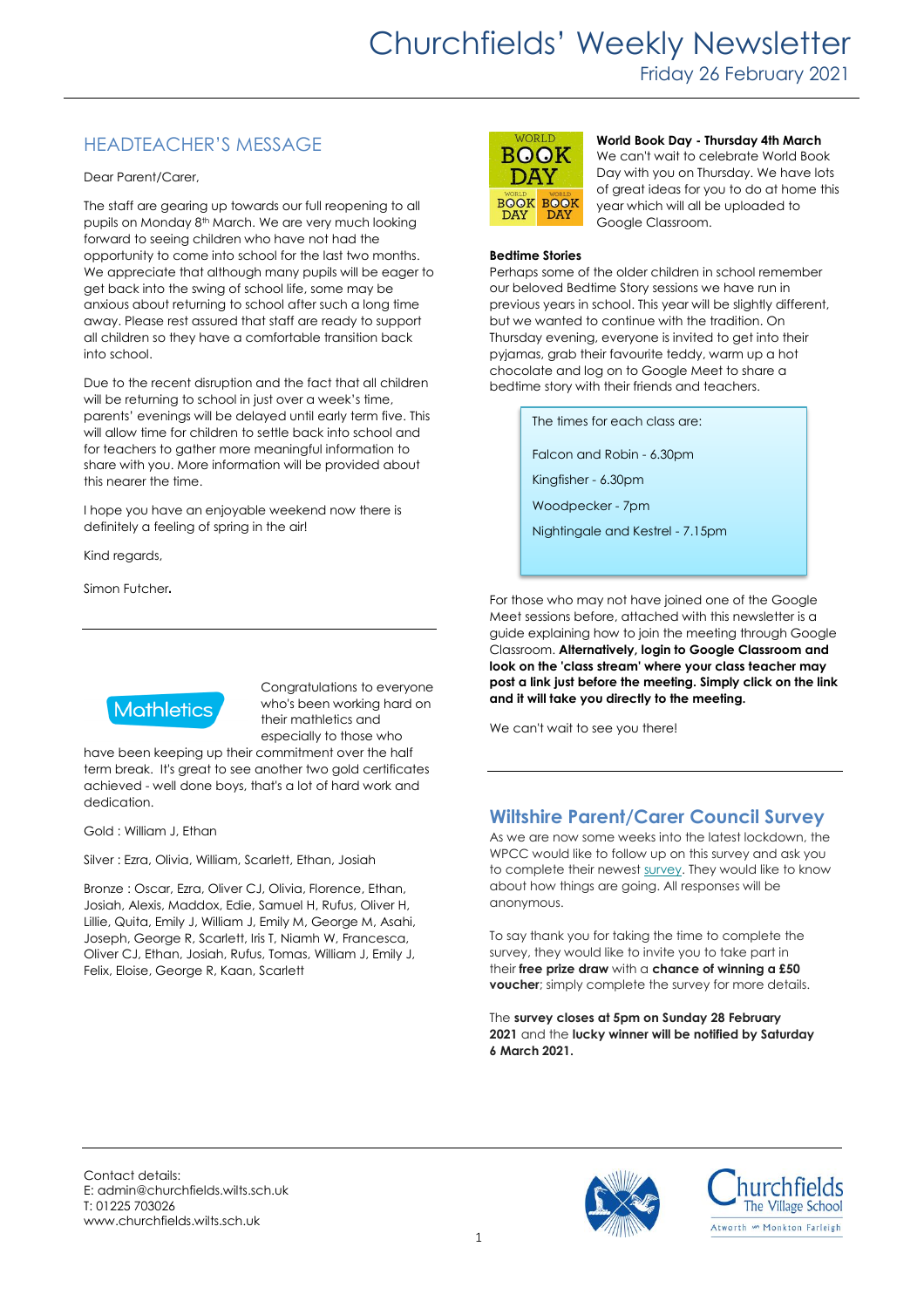# Churchfields' Weekly Newsletter Friday 26 February 2021

### **Times Tables**

A new term brings with it the excitement of new times tables to learn!

At Churchfields we spend a full term concentrating on one times table, allowing children to thoroughly embed their knowledge before moving on. Year 2s this term will look at the x5 tables - a particularly tricky one to learn as children are often very proficient with counting up on their fingers! Year 3s are moving onto their 6s, and Y4s are learning their 9s.

Activities to help with learning times tables can be found in the virtual classroom, but don't forget we also have a school subscription to TTRockstars. Year 2s and above can log on with the first three letters of their first name and the first three letters of their surname using the same password as mathletics.

There are a variety of single and multi-player options. Garage mode allows children just to practice the times tables set by their teacher. We ask that Y3/4s start every session with a soundcheck to show their progress.

The following children have achieved their highest ever status on TTRockstars in the last month (by playing in the Studio)

### **Breakthrough artist:** Jessie

| <b>Support Act:</b> | Henry V                     |
|---------------------|-----------------------------|
| Headliner:          | Cas                         |
| <b>Rock Star:</b>   | Juneau, Ethan, Rosie        |
| Rock Legend:        | George M, Emily M, Oliver S |

Special congratulations to George who is now the fastest in the school!

### **News from around the School**.

This week Kestrels have been inspired by the Perseverance rover landing on Mars to respond in all sorts of creative ways, from poems to artwork to imovies. They've also had a go at programming a rover, created their own treasure hunt for their families and learnt about their digital wellbeing along with lots of other activities.





Contact details: E: admin@churchfields.wilts.sch.uk T: 01225 703026 www.churchfields.wilts.sch.uk

Wow Nightingales - well done! You have come back from the half term break full of excitement and raring to go again. We have been especially interested in Perseverance (the Mars Rover), and I have really enjoyed looking at all of your name suggestions and pictures of your own rovers for the future. I just had to share a couple of pictures of the model making (Mars Base) before the break, which was fantastic. You have impressed me no end with your positive attitudes, resilience and stamina over these weeks - well done all of you at home and in school. Mrs Lx







The Department for Education have issued an open letter to parents and guidance information. You can access both of these at the following links.

An Open Letter to Parents from the Secretary of State for Education[: https://dfemedia.blog.gov.uk/2021/02/23/an](https://dfemedia.blog.gov.uk/2021/02/23/an-open-letter-from-education-secretary-gavin-williamson-to-parents-carers-and-guardians/?utm_source=24%20February%202021%20C19&utm_medium=Daily%20Email%20C19&utm_campaign=DfE%20C19)[open-letter-from-education-secretary-gavin-williamson-to](https://dfemedia.blog.gov.uk/2021/02/23/an-open-letter-from-education-secretary-gavin-williamson-to-parents-carers-and-guardians/?utm_source=24%20February%202021%20C19&utm_medium=Daily%20Email%20C19&utm_campaign=DfE%20C19)[parents-carers-and-](https://dfemedia.blog.gov.uk/2021/02/23/an-open-letter-from-education-secretary-gavin-williamson-to-parents-carers-and-guardians/?utm_source=24%20February%202021%20C19&utm_medium=Daily%20Email%20C19&utm_campaign=DfE%20C19)

[guardians/?utm\\_source=24%20February%202021%20C19&](https://dfemedia.blog.gov.uk/2021/02/23/an-open-letter-from-education-secretary-gavin-williamson-to-parents-carers-and-guardians/?utm_source=24%20February%202021%20C19&utm_medium=Daily%20Email%20C19&utm_campaign=DfE%20C19) [utm\\_medium=Daily%20Email%20C19&utm\\_campaign=DfE](https://dfemedia.blog.gov.uk/2021/02/23/an-open-letter-from-education-secretary-gavin-williamson-to-parents-carers-and-guardians/?utm_source=24%20February%202021%20C19&utm_medium=Daily%20Email%20C19&utm_campaign=DfE%20C19) [%20C19](https://dfemedia.blog.gov.uk/2021/02/23/an-open-letter-from-education-secretary-gavin-williamson-to-parents-carers-and-guardians/?utm_source=24%20February%202021%20C19&utm_medium=Daily%20Email%20C19&utm_campaign=DfE%20C19)

#### DfE Guidance for Parents:

[https://www.gov.uk/government/publications/what](https://www.gov.uk/government/publications/what-parents-and-carers-need-to-know-about-early-years-providers-schools-and-colleges-during-the-coronavirus-covid-19-outbreak/what-parents-need-to-know-about-early-years-providers-schools-and-colleges-during-covid-19)[parents-and-carers-need-to-know-about-early-years](https://www.gov.uk/government/publications/what-parents-and-carers-need-to-know-about-early-years-providers-schools-and-colleges-during-the-coronavirus-covid-19-outbreak/what-parents-need-to-know-about-early-years-providers-schools-and-colleges-during-covid-19)[providers-schools-and-colleges-during-the-coronavirus](https://www.gov.uk/government/publications/what-parents-and-carers-need-to-know-about-early-years-providers-schools-and-colleges-during-the-coronavirus-covid-19-outbreak/what-parents-need-to-know-about-early-years-providers-schools-and-colleges-during-covid-19)[covid-19-outbreak/what-parents-need-to-know-about](https://www.gov.uk/government/publications/what-parents-and-carers-need-to-know-about-early-years-providers-schools-and-colleges-during-the-coronavirus-covid-19-outbreak/what-parents-need-to-know-about-early-years-providers-schools-and-colleges-during-covid-19)[early-years-providers-schools-and-colleges-during-covid-](https://www.gov.uk/government/publications/what-parents-and-carers-need-to-know-about-early-years-providers-schools-and-colleges-during-the-coronavirus-covid-19-outbreak/what-parents-need-to-know-about-early-years-providers-schools-and-colleges-during-covid-19)[19](https://www.gov.uk/government/publications/what-parents-and-carers-need-to-know-about-early-years-providers-schools-and-colleges-during-the-coronavirus-covid-19-outbreak/what-parents-need-to-know-about-early-years-providers-schools-and-colleges-during-covid-19)